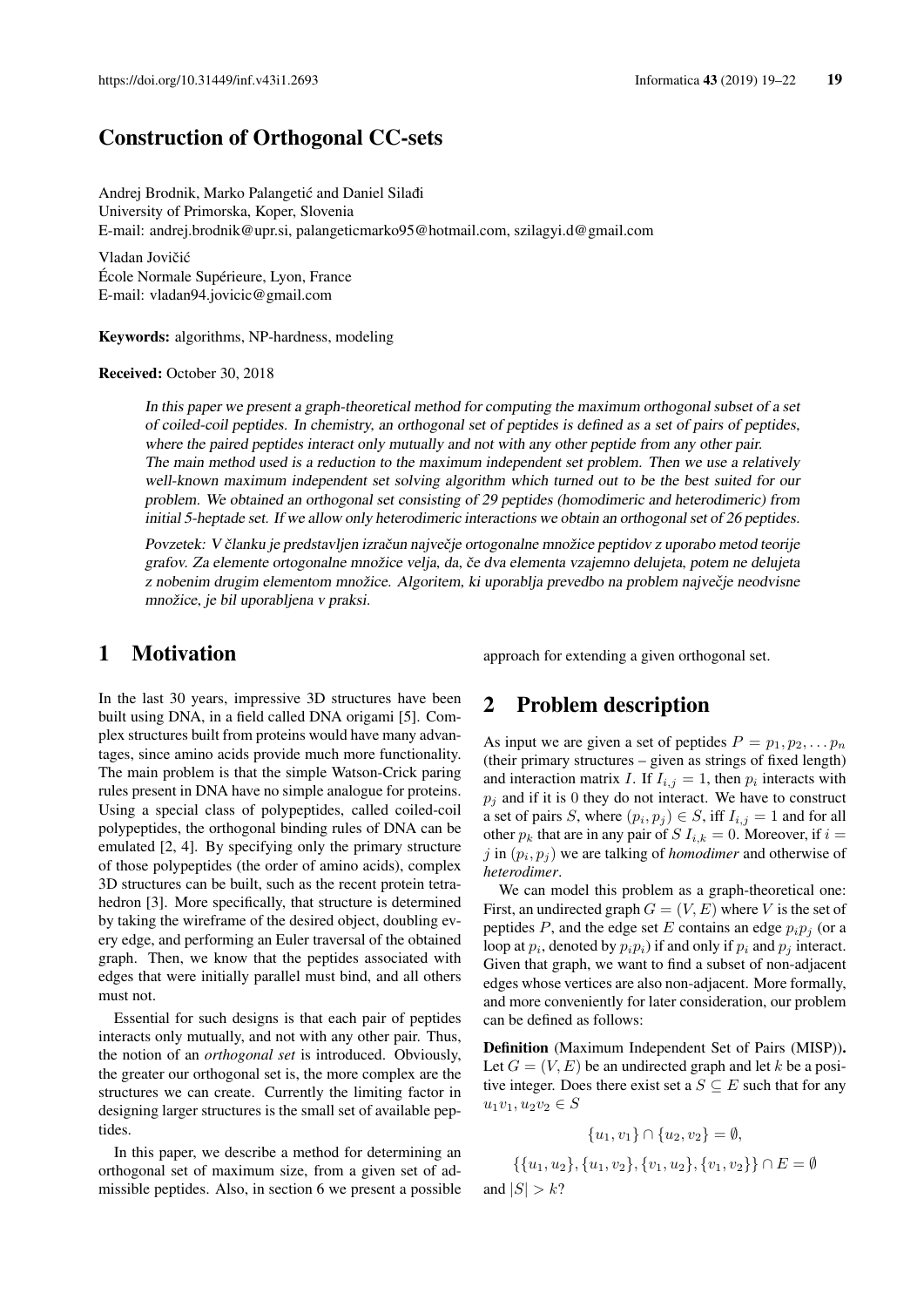# 3 Hardness of the problem

In order to determine the best possible solution of our problem, in this section we will prove that MISP is NPcomplete.

Theorem 1. *Maximum independent set of pairs is NPcomplete.*

*Proof.*

Algorithm 1 NP certifier

1:  $S \leftarrow$  given set of pairs 2: if  $|S| < k$  then 3: return No 4: for  $u_1v_1 \in S$  do 5: **for**  $u_2v_2 \in S - u_1v_1$  **do** 6: **if**  $u_1u_2 \in E \vee u_1v_2 \in E \vee v_1u_2 \in E \vee v_1v_2 \in E$  $E \vee u_1v_1 \notin E$  then 7: return No 8: return Yes

The problem is easily seen to be in NP, and Algorithm 1 is its polynomial certifier.

Now we will reduce the *independent set* problem to MISP in order to show that MISP is NP-hard.

Let  $G = (V, E)$  be a graph, for which we want to check if there exists an independent set of size greater than  $k$ . Define a new graph  $G' = (V', E')$  as follows. Initially, let  $V' = V$  and  $E' = E$ . Then, for each vertex  $v \in V$  add another vertex  $v'$  (a copy of v) to  $V'$  and add the edge  $vv'$ to  $E'$ .

**Lemma 1.** *Every maximal independent set of pairs in*  $G'$ *consists only of the edges of the form vv'.* 

*Proof.* Let  $S$  be a MISP in  $G'$ . Suppose the contrary, i.e., there is a pair  $uv \in S$  which is not of the form  $ww'$  for  $w \in V$ . Then, for all  $u_1v_1 \in S$  we have  $u_1u \notin E'$ ,  $u_1v \notin$  $E'$ ,  $v_1u \notin E'$ ,  $v_1v \notin E'$ . Then we can delete the pair uv from  $S$  and add pairs  $uu'$  and  $vv'$  where  $u'$  and  $v'$  are copies of  $u$  and  $v$ , respectively. We can do this since the only neighbors of  $u'$  and  $v'$  are  $u$  and  $v$ , respectively. We obtained an independent set of pairs, with more more than |S| elements, a contradiction.  $\Box$ 

Now we will prove that there is an independent set  $|S|$  $k$  in  $G$  if and only if there is an independent set of pairs  $|S_P| \geq k$  in  $G'$ .

 $(\Rightarrow)$  Suppose that S is an independent set in G with  $|S| \geq k$ . Then, define the independent set of pairs  $S_P$ in  $G'$  on the following way:

$$
S_P = \{ vv' \mid v \in S \}.
$$

It is easy to verify that this is independent set of pairs according to the definition above. Then  $|S_P| = |S| \geq k$ .

 $(\Leftarrow)$  For the other direction, suppose that  $S_P$  is an independent set of pairs in G' with  $|S_P| \geq k$ . Then, by the previous lemma, we can define the following independent set  $S$  in  $G$ :

$$
S = \{ v \in V \mid vv' \in S_P \}.
$$

By the construction of graph  $G'$  and by the lemma, one can show that S is an independent set of G. Then  $|S| = |S_P|$  $k$  which completes proof that MISP is NP-hard.

Combining the NP-hardness with the earlier fact that MISP is in NP, we conclude that MISP is NPcomplete.  $\Box$ 

# 4 Reducing MISP to the maximum independent set

Now that we know that MISP is NP-complete, we can use one of the vast number of algorithms already developed for solving various NP-hard problems, once we reduce MISP to that problem. The most natural choice is the maximum independent set problem [1, 6, 7].

Based on the MISP graph  $G = (V, E)$ , we construct a new graph  $G^* = (V^*, E^*)$ , where  $V^* = E$ , and two vertices are connected (in  $G^*$ ) if and only if their corresponding edges in G share a common vertex or have two of their vertices connected by an edge. It is easy to see that finding an independent set in  $G^*$  will give us an independent set of pairs, according to the definition in section 2. Moreover, due to our construction, an independent set of pairs in G also gives us an unique independent set in  $G^*$ .

Thus, we have obtained a bijection between the independent sets of  $G^*$  and the independent sets of pairs of  $G$ .

# 5 Results

We use results from the previous section to solve the MISP of the input graph  $G$  which is constructed from the input set of peptides  $P = p_1, p_2, \ldots, p_n$  in several steps.

- 1. Based on previous work by [4], we calculate the interaction scores  $s_{ij}$  for each pair of peptides  $p_i p_j$  (including homodimers  $p_i p_j$ , and store that matrix for the following steps.
- 2. Choose a threshold  $t$  based on which we decide whether peptides  $p_i$  and  $p_j$  with interaction score  $s_{ij}$ will interact. If  $s_{ij} < t$ , we declare that  $p_i$  and  $p_j$ are not interacting (or, more precisely, interacting in a negligibly small proportion), and likewise, if  $s_{ij} \geq t$ ,  $p_i$  and  $p_j$  interact. For practical purposes, we might want to introduce two thresholds  $t_s$  (strong interaction threshold) and  $t_w$  (weak interaction threshold) such that  $t_s - t_w$  is a positive "safety margin" accounting for the inexactness of the scoring function from the previous step. Then, the vertices of  $G^*$  would be just the pairs that interact strongly, but they will be connected even if they interact weakly. However, such considerations are outside the scope of this paper.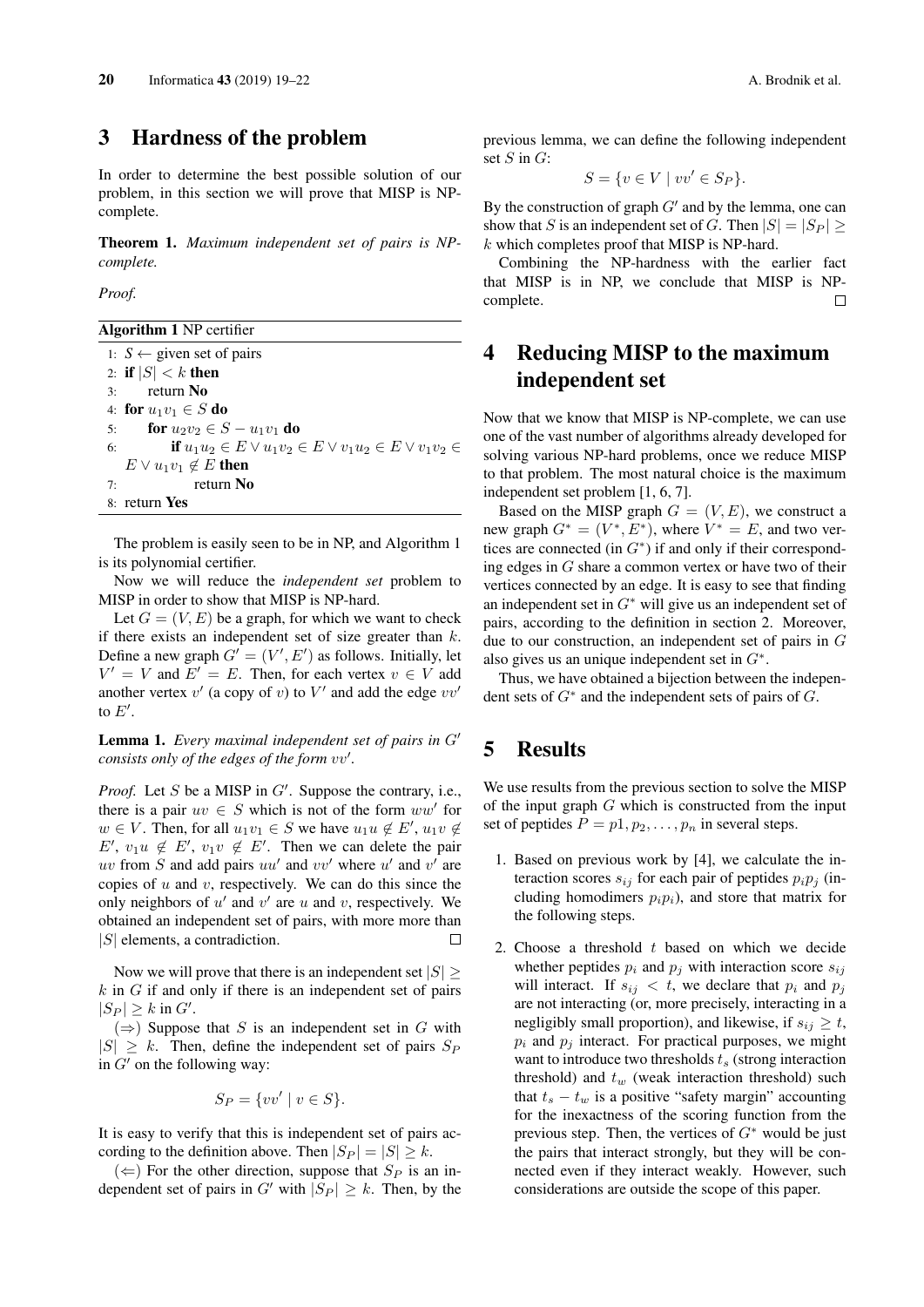$-9.0$ 

 $-9.6$ 

- 3. Construct the graph  $G$  on the set of peptides by connecting the interacting ones, as described in section 2.
- 4. Reduce  $G$  to  $G^*$ , suitable for computing the independent set, as described in section 4.
- 5. Find the maximum independent set in  $G^*$ . As shown before, it corresponds to the MISP (or, orthogonal set) in G. We use the (exact) maximum clique solving algorithm presented in [1], which is based on greedy graph colorings – i.e. if we can color a particular subgraph with  $k$  colors, we know that that the maximum clique in that subgraph has size at most  $k$ .

In order to test our algorithm, we generated synthetic initial sets of peptides, based on two observations: Firstly, the interaction scoring function is designed to consider only 4 positions in each heptad. Secondly, using electrostatic arguments about individual amino acids and their positions in the coiled-coil, we reduced the variation even further, by allowing only 2 different amino acids on 3 of those 4 positions, and completely fixing the remaining amino acid. Thus, we obtain 8 essentially different heptads, which we use to build up larger peptides. Our main result is the calculation of a 29-peptide orthogonal subset of the 5-heptad initial set  $(2^{15})$  peptides (generated as described above), as well as a 26-peptide purely heterodimeric orthogonal subset of the same initial set. The interaction score heatmap can be seen on Figures 1 and 2.



Figure 1: 5-heptad orthogonal set, no restriction

The peptidets which belong to orthogonal set are in both figures colored in dark red.

## 6 Future work

Up to now, we have only considered orthogonal sets derived from synthetically generated peptides, as described



Figure 2: 5-heptad orthogonal set, heterodimers only

កំរករ

**P29912** 

in the previous section. To actually use such an orthogonal set, we had to manually synthesize all of those peptides.

An alternative would be to construct a maximal orthogonal set from the set of all natural tetraheptads (coiled-coils where each of the 4 heptads occurs naturally). Since there are 1171 known natural heptads, we can combine them to get  $1171^4 = 1880301880081$  possible tetraheptads. Finding a maximal orthogonal subset of this set would require finding the maximum independent set of a graph with more than  $10^{12}$  vertices – a task clearly impossible to do in a reasonable amount of time.

Either way, we generate a large number of "useless" peptides, that will be discarded later, and not used in the (much smaller) orthogonal set.

Our idea is to use a heuristic to reduce the initial set to a more manageable size: since it is possible to calculate the interaction matrix for single natural heptads, we can approximate scores for tetraheptads as shown at Figure 3. More specifically, we will add up the precalculated scores between (adjacent) heptads which are connected as on figure 3. Of course, some interactions will be left unaccounted for in the final score, for example the last amino acid in heptad 1 on 3 may interact with first amino acid of heptad 7 which is not added to the final score.

This observation enables us to construct more meaningful initial peptide sets consisting of longer peptides, based on the already-calculated orthogonal sets of shorter peptides.

## 7 Concluding remarks

In this paper, we presented an exact method for determining an orthogonal set of coiled-coil polypeptides, if we are given a numeric measure of their interaction strength. Our approach has been demonstrated to be successful for moderately large initial peptide sets (tens of thousands), and has